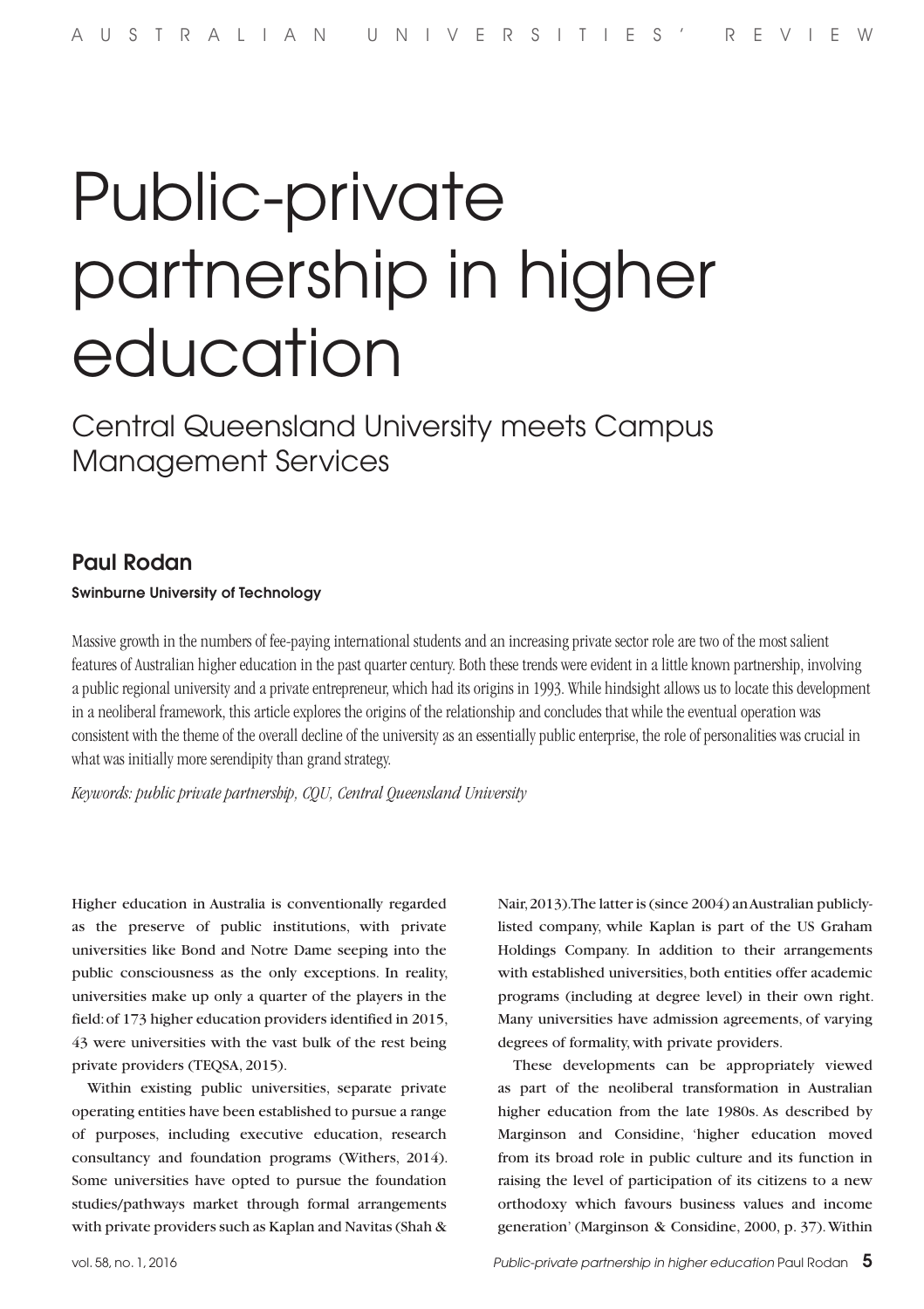that framework, international fee-paying education played a key role in opening up sources of non-government income, although from the outset, some institutions were better placed than others to enjoy the fruits of this new market. As noted by Thornton, universities were not privatised as such, but have been subject to 'the increasing application of business processes to them as if they were for-profit corporations.' (Thornton, 2014, p. 2) As universities became more business-like, it can be contended that nowhere was this more obvious than in international education, with its focus on 'selling' the educational product through state of the art marketing. Indeed, many universities opted to locate the management of their international education activities outside the mainstream institutional structure, with staff terms and conditions based on business models rather than university awards/agreements. Given that such units were, theoretically at least, generating income which paid the salaries, this might be viewed as privatisation of a sort. However, it was not profit-making in the accepted commercial sense: good recruiting might result in higher salaries for those responsible, but 'profits' were essentially ploughed back into university coffers. But in 1993, a new model was about to emerge, a genuine public-private partnership, in which the latter partner was explicitly seeking private profit.

Australian higher education in 1993 was in a state of change, a state which had become the norm over the preceding twenty years. The election of the Whitlam Federal Labor Government in 1972 had seen the Commonwealth take over funding responsibilities for tertiary education from the States, which at that time embraced traditional universities plus a range of institutes of technology, colleges of advanced education (CAEs) and teachers' colleges. Tertiary education fees were abolished, although the impact of this reform should not be overstated, since a majority of students in the pre-Whitlam era enjoyed an effective 'free' education through Commonwealth-funded scholarships or State-funded teacher education bursaries.

The Fraser Coalition Government (1975-1983) attempted to introduce a user-pays element into the system, but was largely frustrated due to its Senate minority position in the early 1980s. Where it was successful was in rationalising the number of tertiary institutions from eighty- one to forty-six, through a series of forced mergers and amalgamations of the teachers' colleges in the sector, with many of the 'new' institutions now comprising two or more campuses. In Queensland, Australia's second largest and most decentralised state, the Queensland Institute of Technology (Capricornia) had been established in Rockhampton (520 kilometres north of Brisbane) in 1967, becoming the Capricornia Institute of Advanced Education (CIAE) in 1971. It remained unaffected by the wave of mergers in 1981/82. In any event, CIAE was already dual-campus, having opened at Gladstone in 1978. In 1974, it had started its first distance education program, a development of considerable relevance for the opportunity it would grasp in the 1990s.

The Hawke Labor Government (elected 1983) pursued a program of radical change in a range of policy areas, and tertiary education was no exception. While most attention focuses on the late 1980s agenda of Education Minister John Dawkins, his predecessor Susan Ryan presided over a significant and far-reaching change in 1985 with the decision to open up Australian universities to international fee-paying students, although it is clear from her memoirs that she was not personally supportive of this development (Ryan, 1999). Prior to this, Australia's involvement in international education was synonymous with the Colombo Plan, a program which brought thousands of Asian students to Australia, but whose motivation appears as much connected with Cold War politics as with genuine humanitarianism (Auletta, 2000). By 1991, around 54,000 international students were enrolled in higher education in Australia, of whom 48,000 were fee-paying (Beazley, 1992).

In 1988, Dawkins issued his White Paper on higher education which became the basis of a radical overhaul of what was seen as an ailing system (Dawkins, 1988). The binary divide between universities and CAEs was to be abolished and replaced by a unified national system, involving mergers and amalgamations (often euphemisms for takeovers), which would eventually reduce the number of publicly-funded tertiary education institutions from 65 to 36. In an associated development, from 1989, students would be required to pay a proportion of the cost of their education through a partial tuition fees system dubbed the higher education contribution scheme (HECS) with the increased revenue helping fund a massive increase in the proportion of Australians enrolled in higher education.

Despite the ensuing ructions affecting most tertiary institutions in Australia, CIAE again avoided any pressure to merge with another institution. With the only potential university partners being located in Brisbane or Townsville, Queensland regional chauvinism was working in CIAE's favour. Moreover, new campuses had been opened in Mackay (1987) and Bundaberg (1988), with Emerald to follow in 1989: CIAE was nothing if not multi-campus. However, its equivalent full time student enrolment in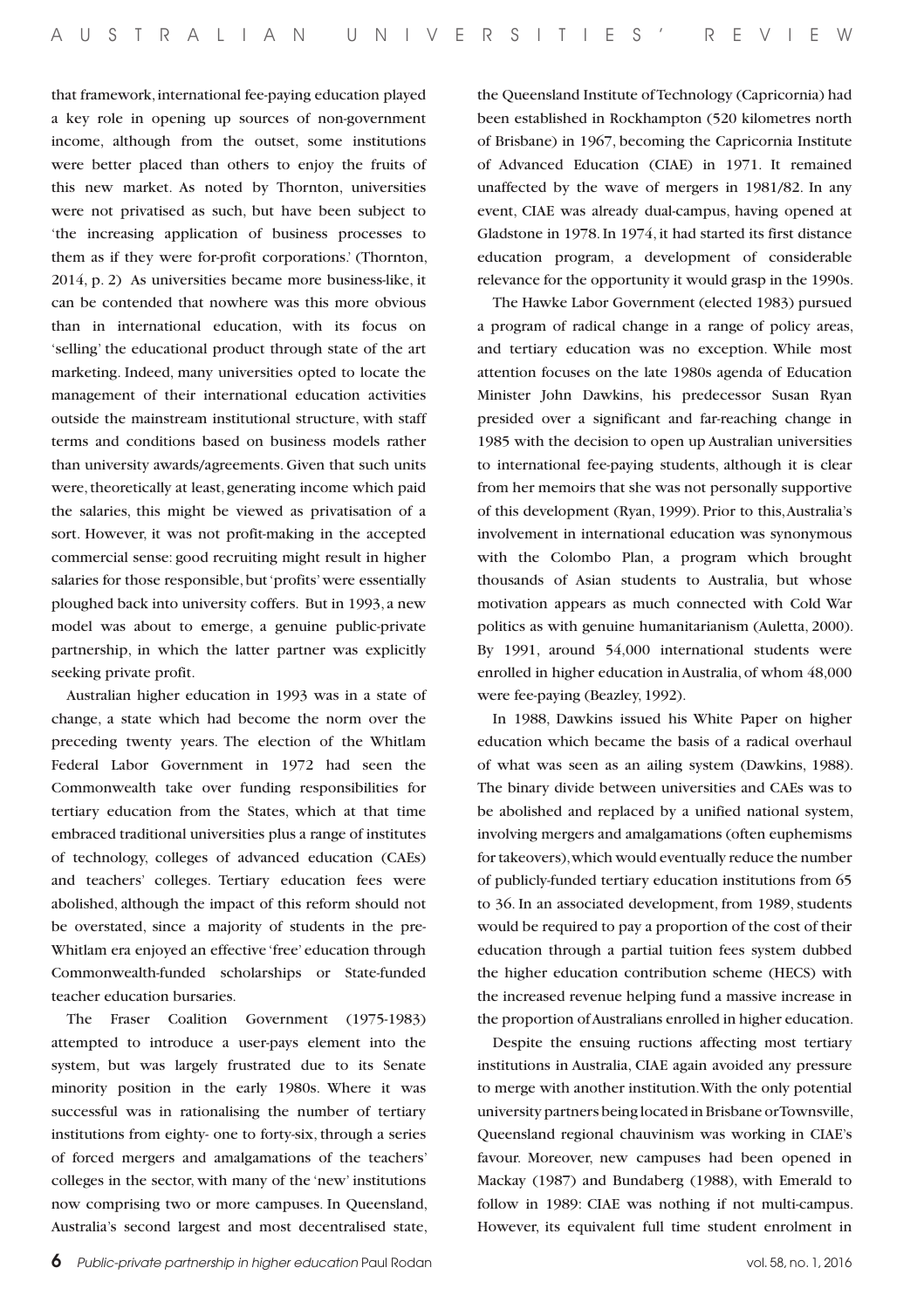1988 of 2677 saw it meet the bare minimum enrolment for membership of the new unified system (2000), while falling well short of the other categories: 5000 for a broad teaching role and some specialised research, and 8000 for a comprehensive involvement in teaching and research (Dawkins, 1988). If size mattered, CIAE was near the bottom of the heap.

On the more positive side, 2,225 of CIAE's enrolments (not EFTSU) were external students, a reflection of the institution's emphasis on this category since 1974 (Dawkins, 1988). Dawkins' White Paper sought to limit the offering of external studies to about six institutions: interested parties could bid to become a designated Distance Education Centre (DEC) and qualify for federal funding. In 1988, seven institutions and a Western Australian consortium of universities were named as

the successful bidders, with CIAE one of them. While the separate funding for distance education was discontinued in 1994, the Rockhamptonbased institution had clearly established its bona fides as a distance education provider.

In 1990, CIAE took advantage of the new

environment to seek university status, preceded by a transition phase as the University College of Central Queensland, sponsored by the University of Queensland, although this does not appear to have entailed an overly-active or involved relationship. In Queensland as elsewhere, the political pressure for all institutions to be tagged 'universities' was irresistible. In January 1992, the old CIAE became the University of Central Queensland, with a name change to Central Queensland University in 1994.

The new University's involvement in large-scale international student enrolments had its origins, ironically, in an approach from the University of Ballarat, itself a former small regional CAE in Victoria, en route to university status (via a sponsorship from The University of Melbourne) prompted by the Dawkins policy changes. This approach would come from business-man Mark Skinner, two of whose brothers became professors, one at Yale, one at the University of Melbourne (where Mark completed a Commerce degree). While an academic career held no attraction, he was certainly interested in universities. Reflecting this, Skinner (who had worked briefly as a journalist in Adelaide) sounded out vice-

**Elements of Skinner's presentation would be standard fare in today's university world, but to the less entrepreneurial in 1993, the pitch possibly came as a shock, especially when delivered at 8.30 on a Saturday morning, not a traditionally active time for many academics.**

chancellors about the need for a national higher education newspaper and founded *Campus Review Weekly* in 1990, an initiative which seemed like niche marketing gone mad to some, with Skinner recalling the comment of a later CQU vice-chancellor Lauchlan Chipman that 'you'd make more money out of Greyhound Weekly or something like that' (Skinner, 2006). Nevertheless, when Skinner sold the paper in mid-1993, it had an audited circulation of nearly 35,000 and claimed a readership amongst academics and administrators in the Asia/Pacific Rim of 180,000 (CGH, 1997).

In his leadership of *Campus Review Weekly,* Skinner visited all universities and established a wide range of contacts, reaching the conclusion that these institutions were not overly-impressive at running businesses and that he could do better. In 1993, the vice-chancellor of

> the University of Ballarat, John Sharpham, had invited Skinner to make a presentation to senior staff on university branding and international education. Elements of Skinner's presentation would be standard fare in today's university world, but to the less entrepreneurial in 1993,

the pitch possibly came as a shock, especially when delivered at 8.30 on a Saturday morning, not a traditionally active time for many academics. In the audience was Ken Hawkins, Chairman of the University's Academic Board and Head of the School of Human Movement and Sports Science, and heavily involved in the University's international activities (Hawkins, 2006).

Hawkins was one who did find the presentation impressive and pursued subsequent contacts with Skinner and his long-term colleague Tony Seppelt on marketing activities for the University. Through an acquaintance, former Austrade chairman Bill Ferris, Skinner became interested in Careers English and Business College (CEBC), based in Sydney. Skinner suggested that there was no reason why an Australian university could not offer degrees to fee-paying students outside its home state (Skinner, 2005). While no such interstate activity had taken place with on-campus students, several universities already offered distance education studies outside their own state boundaries: there was no legal impediment. Put more cynically, governments and education authorities were unlikely to have prohibited what they had never thought of.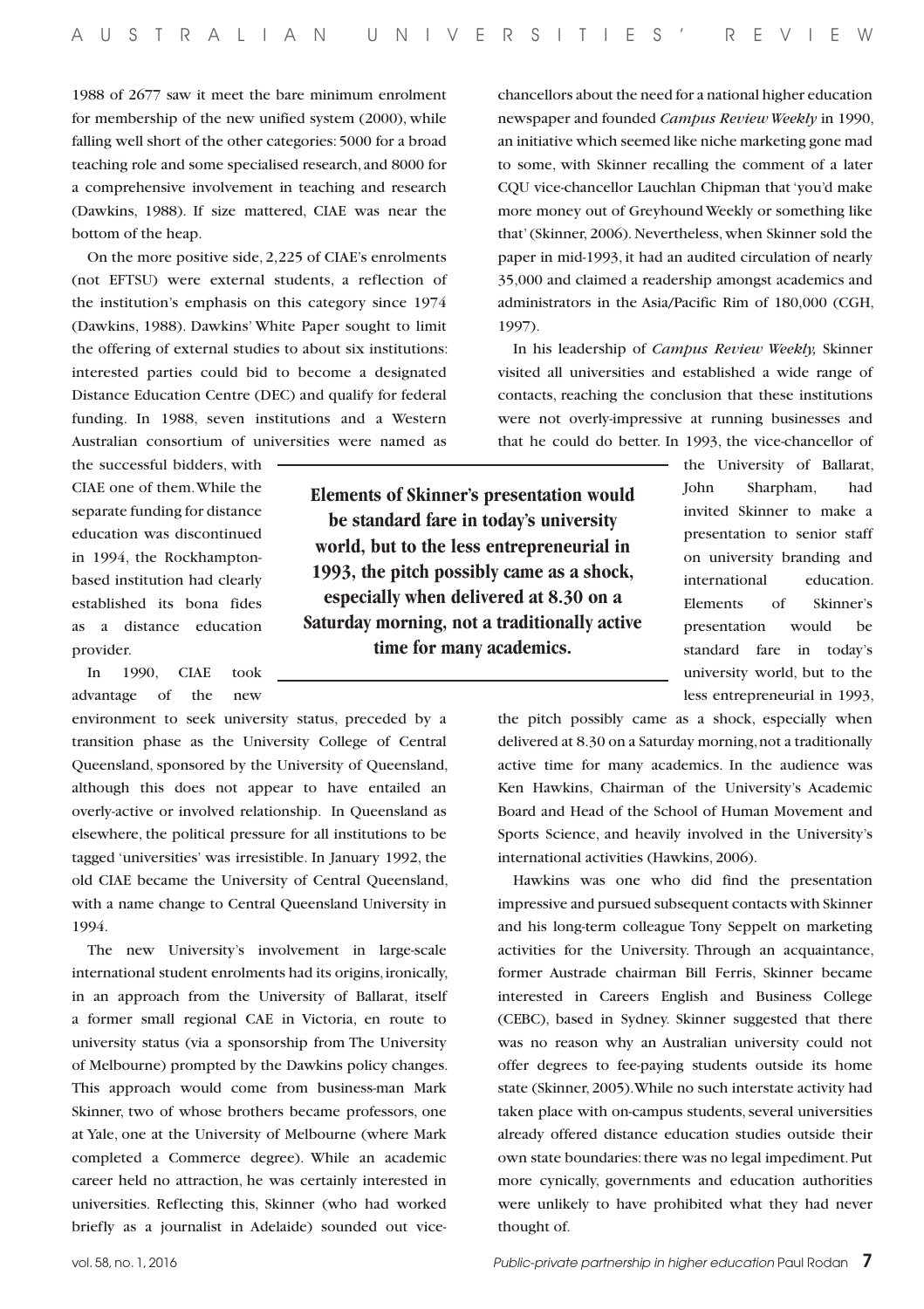Ferris was interested enough to ask Skinner to suggest an appropriate partner and he identified the University of Ballarat. Skinner then approached Ballarat seeking courses which could be offered to international students on top of pre-university programs offered by CEBC. Again, Hawkins was impressed with the possibilities, seeing the potential to develop his university's international profile. He assembled a small team which visited Sydney to explore the details, recalling

… we went through Imperial Arcade and saw the school and everything looked outstanding and we started to draw up contracts and we were ready to offer Business Studies courses on top and we actually started. We actually had a contract and we started to offer students from Sydney direct articulation into programs in Ballarat, so it was a done deal (Hawkins, 2006).

Thus, ex-CEBC students started studying Ballarat programs in Sydney. Interstate on-site delivery had commenced.

Skinner had bowed out after effecting the introduction to Ballarat, and returned to consulting work he had been undertaking for the Australian Broadcasting Corporation. However, some weeks later, CEBC approached him again, seeking an introduction to a second university. This was not of itself significant since CEBC could have been seeking a wider range of programs for articulation than what Ballarat had to offer. Skinner's suggestion was (the now renamed) Central Queensland University and he travelled to Rockhampton to make the introduction to vicechancellor Geoff Wilson. In 1994, CQU had 7824 students (many of whom were part-time distance education) and a staff complement of around 600 (academic and general). Its academic programs were offered by six faculties: Applied Science, Arts, Business, Education, Engineering and Health Sciences (CQU, 1994).

Wilson, a gentle ex-Science academic, might have seemed an unlikely partner in any education revolution, but he was interested enough to consider the idea. On a visit to Sydney, he and his chancellor, Stan Jones, visited the CEBC site in Imperial Arcade at Centrepoint and were impressed. Agreement was reached and Skinner undertook to effect the enrolment of twenty-four students for CQU, processing the applications and physically taking them to Rockhampton. The CQU agreement with CEBC involved the offering of a Bachelor of Information Technology, Bachelor of Arts (Tourism) and Bachelor of Arts (Hospitality) from July 1994 and a Bachelor of Business from first semester 1995. The proposal now included use of CQU's distance education materials which would augment teaching by local tutors, significantly employed

by CEBC, not CQU. The distance education materials were regarded as a vital component in delivering the courses, and, as Wilson saw it, represented a clear advantage over what Ballarat had been able to offer (Wilson, 2006). Fees would be collected for CQU and then split 50:50 between the University and CEBC. After his enrolment activity, Skinner returned to his ABC project.

At this point, the CQU/CEBC relationship encountered difficulties, the first involving a taxation issue with a senior CEBC official, the details of which cannot be discussed for legal reasons. At around the same time, Skinner was advised by a former journalist colleague that the person in question had allegedly been the subject of a record number of complaints to the New South Wales consumer affairs authority across a range of business interests. To compound matters, the Channel 9 television network was developing an edition of its current affairs program *Sixty Minutes* whose main focus was former NSW premier and CEBC board member Nick Greiner. The program went to air in October 1993, with CEBC's flaws being used to illustrate Greiner's allegedly problematic business connections. Greiner responded with a lawsuit and a settlement was effected, with a promised second Sixty Minutes program on the issue cancelled (Skinner, 2005). However, the program which had aired had been sufficiently disturbing to concern anyone contemplating a commercial relationship with CEBC.

Geoff Wilson had seen the program, and while there had been no mention of CQU, references to the CEBC official's colourful past (including a failed health club which went into receivership) and to the relationship with the University of Ballarat, which allegedly involved the falsification of academic transcripts, understandably prompted anxiety on the vice-chancellor's part. At the very least, this sort of behaviour seemed inappropriate for an educational operation. As Skinner recalls, Wilson responded to the program by contacting him inquiring why he (Skinner) had introduced CQU to 'a bunch of crooks', and asked him to establish what was happening at the Sydney site. Accompanied by colleagues Tony Seppelt and Sheila O'Brien, Skinner (acting for Wilson) commenced an investigation of the paperwork at CEBC. After six weeks of examination, Skinner reported to Wilson and Ferris that the accusations were well founded (Skinner, 2005).

In the light of all this negative background, CQU now had every reason to abandon the exercise, and planned to do so, with a senior manager despatched to Sydney to effect the divorce. However, still attracted to the operation in principle, Wilson contacted Skinner, offering to stay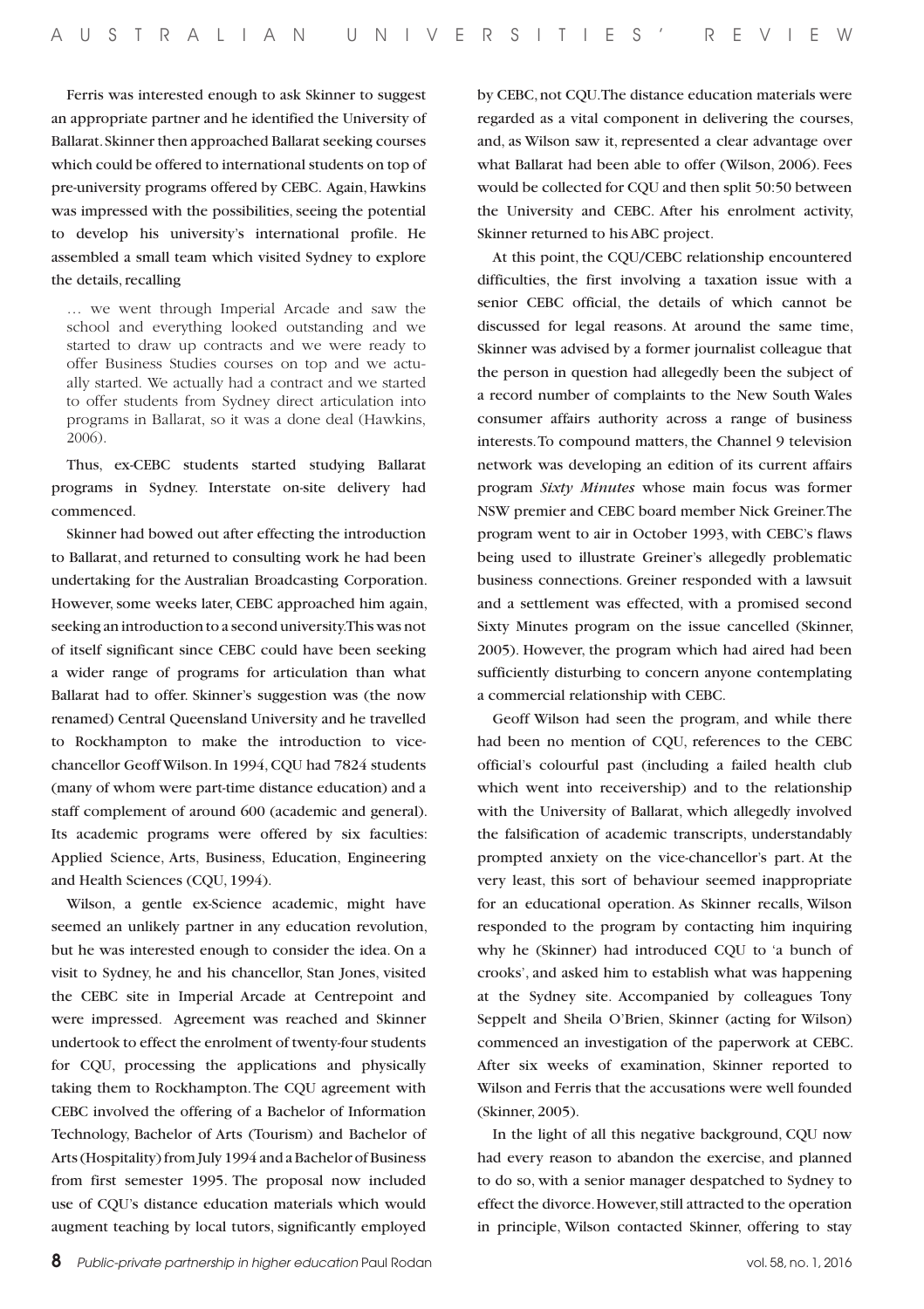involved if Skinner took over the CEBC role and became the partner with CQU. The CEBC board, doubtless looking for an exit strategy, was willing to move in this direction, and the end result was a new contract between CQU and Skinner's family trust, Kallawar Pty Ltd. Subsequently, Skinner created Campus Group Holdings (CGH), wholly owned by Kallawar. Under the CGH umbrella was (inter alia) Campus Management Services (CMS), the company established to market and manage CQU degrees at the Sydney campus.

At Ballarat, Sharpham had been succeeded as vicechancellor by David James, who was unwilling to continue with what, following the accusations on Sixty Minutes, could now be depicted as a risky enterprise, unless the relevant faculty (Business) was supportive. Hawkins argued that the bogus transcripts situation was recoverable and that he and the Registrar would travel to Sydney to clean up the mess, convinced that this opportunity in international education was still worth pursuing. This failed to convince the Business faculty and James now accepted the inevitable: the Ballarat involvement was terminated (Hawkins, 2006).

From this distance, it is hard not be to be impressed with the way in which Wilson held his nerve. As difficulties emerged, it would have been utterly reasonable for him to turn away and focus on more conventional activities. But, as he recalls it, the CEBC operation seemed to be proceeding well with 'a lot of happy students' and he did have concerns about CQU's complicated position if he withdrew (Wilson, 2006). As vice-chancellor, he saw securing the maximum number of students, including private ones, as his highest priority. While aware of the risks, he continued to see the venture as a good business opportunity. Skinner recalls Wilson admitting that this would end up being his best or worst decision as CQU vice-chancellor (Skinner, 2005).

The context of that time should also be recalled. There was a 'cowboy' element in the international education industry, with regular horror stories of students left broke and without their courses after ethically-challenged providers closed up their office block premises and left town (with their ill-gotten gains). The industry was comparatively unregulated (compared with what would eventually emerge) and media interest in exposing these educational 'villains' was intense. Give all this, Wilson's willingness to remain involved remains a fascinating, and obviously critical, element in these early developments.

Further evidence of the relaxed regulatory environment can be seen in Wilson's admission that 'it would not have occurred to us to involve [the Queensland government]

in any way with the establishment of the Sydney campus or with the details of the contract with Mark' (Wilson, 2006). As he saw it, the government would not have known what to do had they been approached, since this was such an innovative development. Essentially, Wilson saw the risk as limited to meeting obligations to students if the venture collapsed with the greater risk now carried by Skinner. The first record of advice to the CQU Council is in July 1994 and Wilson recalls the governing body as being relaxed and supportive. (Wilson, 2006) At the academic level, the project would now be handled by a small number of key players in the relevant faculties, without reference to, or approval by, faculty committees or Academic Board.

With the relevant contracts now signed, attention and energy focussed on delivering CQU programs at the Imperial Arcade site to the initial intake of about twenty five CQU students transferring from Ballarat enrolment (the remainder, about the same number, opted to move to Ballarat to complete their studies). Skinner installed himself effectively as campus director, assisted by a team of Tony Seppelt (deputy), Sheila O'Brien (Student Services Manager- having had to abandon the title of Registrar when CQU took umbrage) and a sessional teaching team. Skinner claims to have learnt the CQU handbook 'backwards', enabling him to correct CQU staff when his knowledge of the fine print proved superior (Skinner, 2005).

On the teaching side, Tony Seppelt's recollections of the time are illuminating:

… in a lot of cases, courses, multiple courses could be taught by the same person because the offerings were actually very narrow.

What then happened was that as the small number of students actually got into their specialisations… in many cases, they'd be teaching one kid. Most personal, that's very much why they got personal attention because the sizes of the classes were so small. But by [19]95, we had an almost working computer lab which had 40 PCs in it which was linked to the University and a number of teaching rooms. We didn't need a great deal of facilities because it was really just white boards and chairs (Seppelt, 2006).

An agreement was struck to allow CQU students access to the library of the University of New South Wales, but Seppelt's memory is that most 'gate-crashed' the more conveniently located facility at the nearby University of Technology Sydney. In terms of on-site library facilities, the decision was made to operate an 'electronic library', using a wide range of data bases, with a minimum of hardcopy books being kept. Given the dynamic nature of the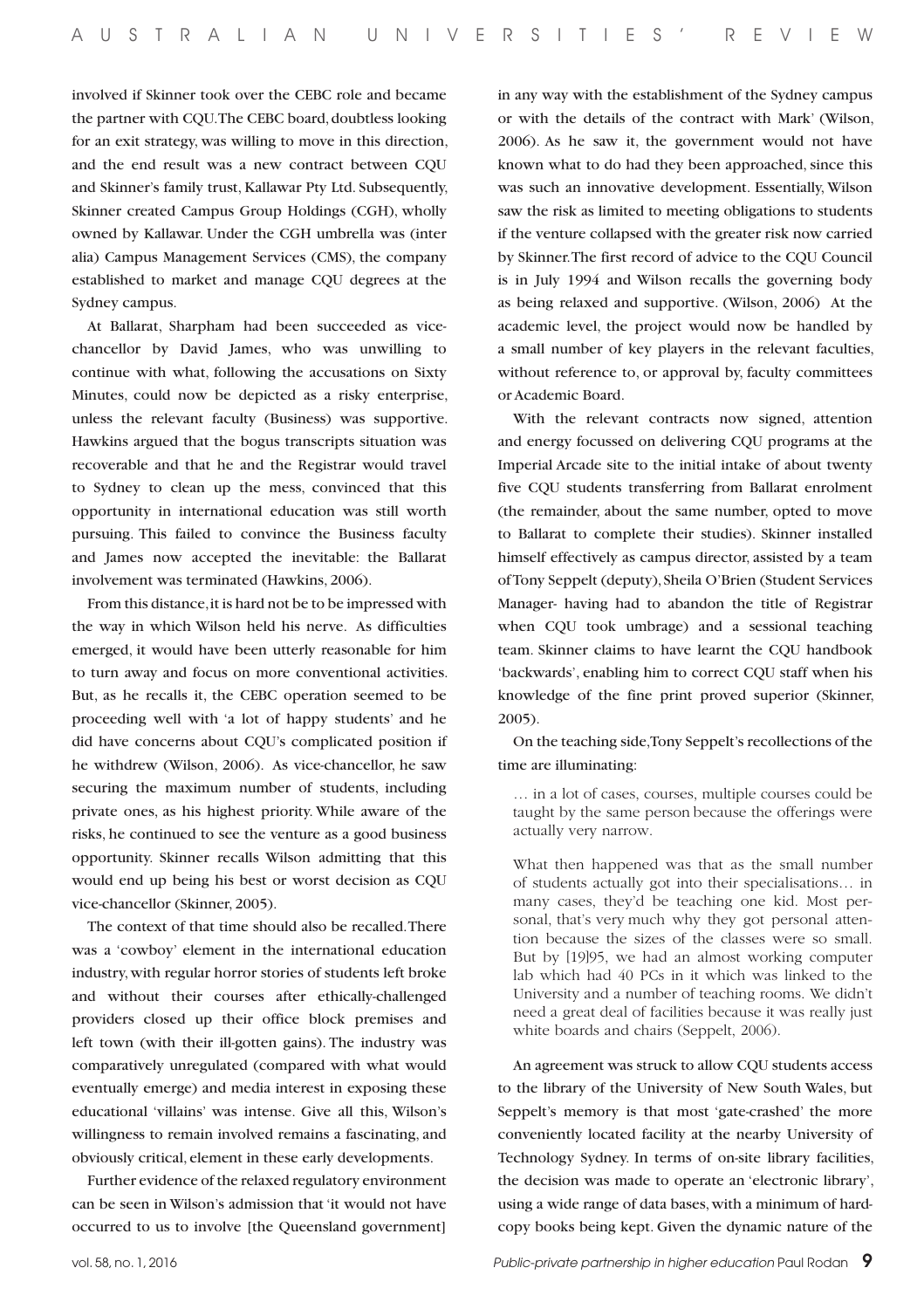disciplines taught at the campus, this made good sense, although cynics might detect a whiff of virtue being made out of necessity. Seppelt is also convinced about the vital role played by CQU's distance education expertise. With all the coursework, assignment details, readings and resource materials already produced at Rockhampton, students 'actually got something physically tangible for their money' (Seppelt, 2006).

At this early stage, the Sydney campus enjoyed no administrative autonomy, meaning that applications for admission, with any documentation, had to be sent to Rockhampton for approval and granting of exemptions and credit transfer. This was an additional load for staff in the north, and had the obvious potential to become a contentious issue, with industrial implications, as numbers grew.

It is significant that this model entailed the articulation of students who had already undertaken pre-degree studies with a non-university provider, and who could then transfer across to degree studies and receive credit consistent with CQU policies. Moreover, it happened that CQU had a memorandum of understanding with TAFE in New South Wales to give their students advanced standing into CQU programs. The first specific articulation agreement was with North Sydney TAFE in early 1995, one of the earliest in the higher education sector, and one which was celebrated with an appropriate launching ceremony.

Anticipating the blurring of distinctions between public (TAFE) and accredited private providers offering comparable studies, Skinner's timing was perfect, laying the foundations for a healthy flow of students and the consequent securing of a market advantage, with CQU ultimately gaining kudos for the proportion of credit awarded for studies from TAFE and private equivalents. That said, it should be noted that many of the mainstream universities were not especially interested in TAFE or business college-type students (international or otherwise), securing adequate numbers of reasonable quality from conventional sources. Indeed, many universities exhibited an elitist hostility to TAFE and private providers and recognition of their studies, to the frustration of various education ministers and others supportive of appropriate recognition of non-university learning. It can also be observed that for universities in a strong market position, there is no obvious incentive to provide generous credit transfer arrangements. And, calculating credit entitlements takes time, and hence, money. However, at the CQU end of the market, maximising credit for prior study could confer a competitive advantage in the battle for international enrolments.

At the time, direct recruiting from overseas markets was the more common practice anyway, often preceded by university entourages descending on various educational fairs, sometimes incurring the resentment of their colleagues back home for erring on the side of lavish travel and accommodation arrangements. While Skinner's international campuses would eventually embrace both approaches, the failure of CQU's genuine rivals to target international students already in Australia was, in his view, further evidence of their ineptitude and inability to recognise a market which was staring them in the face (Skinner, 2005).

If money were to be made from this initiative for both Skinner and CQU, it would not come from a duplication of existing approaches in publicly-funded institutions. Two points of difference stand out. The first was the focus on the discipline areas of Business and Information Technology, which happened to be both popular with international students and (compared with the hard Sciences and Engineering) inexpensive to teach in terms of facilities and equipment. The second involved minimising the number of academic staff appointed to ongoing positions and maximising those on a casual or sessional (that is, hourly) basis. This in turn had two main advantages: a smaller payroll with no obligation to keep paying staff over the then 'dead' summer period and the ability to switch resources in accordance with any change of student preferences, without incurring the redundancy costs for ongoing staff whose discipline areas experience a drop in demand. In common with other universities, it also allowed the recruitment (for sessional teaching) of professionals currently involved in their industries. Underpinning all this, staff worked for CMS, not CQU, and hence were not covered by the more expensive CQU industrial agreements. There were two exceptions to this. From the outset until 2000, the positions of Campus Librarian and Head of Student Administration were filled by staff on the CQU payroll. This was viewed as a way of ensuring compliance with CQU requirements and accountability, in two key areas.

Another distinctive feature was campus location. Skinner was convinced that a central business district (CBD) site was a significant marketing advantage in the struggle for the international student dollar, with market intelligence suggesting that at the marginal decisionmaking level, would-be international students from Asian cities preferred a CBD or near-CBD location, with access to ethnic and cultural networks an important factor. Campuses in the outer suburbs were less attractive and campuses in regional, mono-cultural locations even less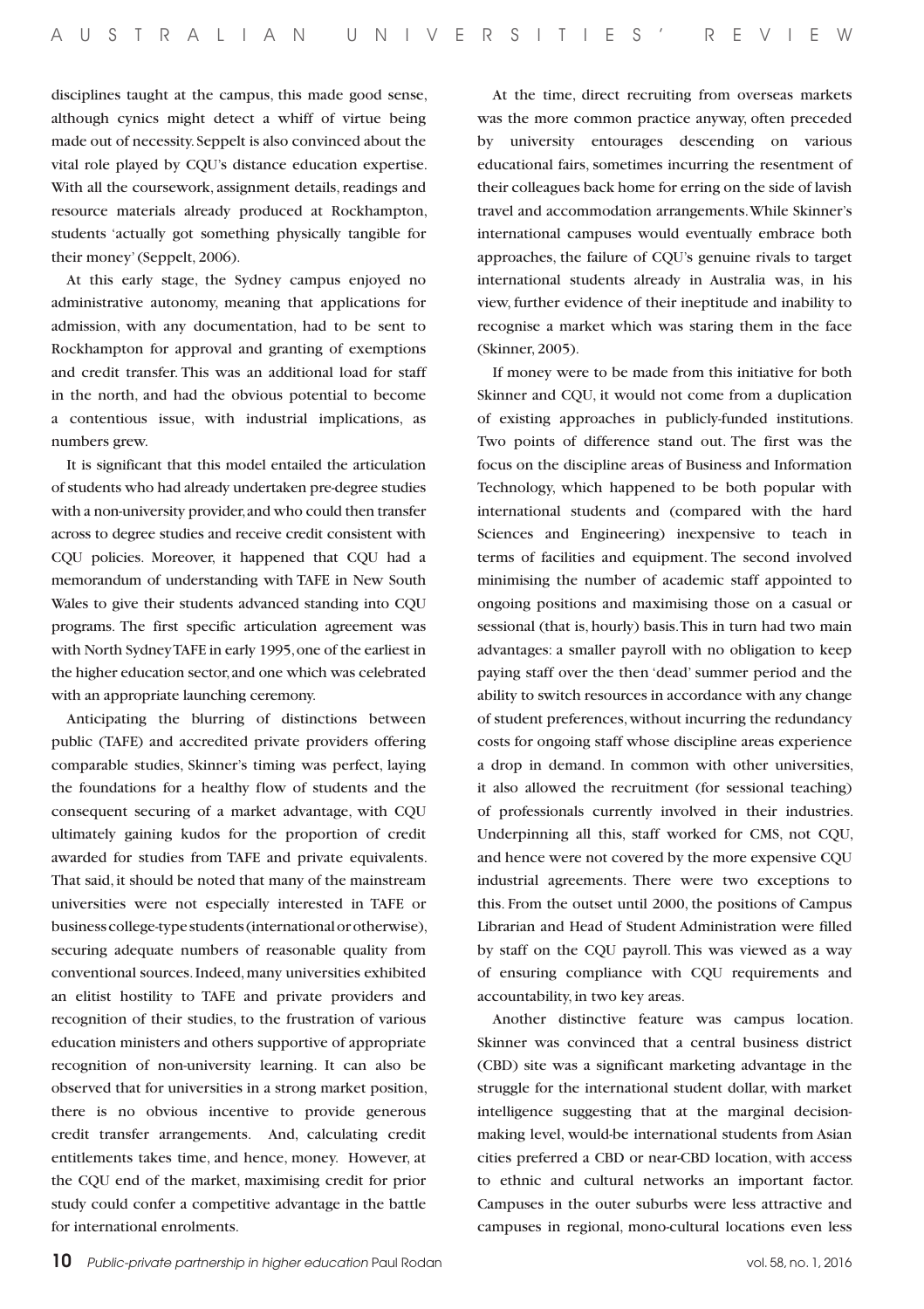**The focus on business and information technology disciplines and a reliance on a large proportion of sessional teaching staff, would become commonplace in the private providers which would proliferate within Australian post-secondary education in the ensuing years.**

so. In this regard, Skinner has been completely vindicated, as a walk around any of Australia's major cities' CBDs will attest. It is impossible to miss the formidable presence of a large number of public and private providers, both higher education and vocational education and training (VET).

In passing, it is worth mentioning the absence of any university working experience in the initial leadership group. In part, this was due to Skinner naturally seeking to appoint current or past colleagues and associates whose qualities were known to him. But, equally relevant was a conviction that this model of operation would require people with business and entrepreneurial skills first and tertiary educational experience second, if at all. Indeed, university experience could be viewed as a liability if it trapped staff in old, collegial ways and left them unwilling or unable to adapt to a more managerial (Connell, 2014). In reality, of course, the Sydney site commenced as a Skinner/CMS operation: there was no contracting out of CQU jobs there, as they had never existed as such. Moreover, it is doubtful that Wilson saw himself as some neoliberal ideologue: as seen above, the partnership with Skinner was opportunistic and unplanned, and few could have foreseen the subsequent growth in numbers, by which time the international student operation had become a vital part of the University's strategic plans. Within a few years, it was certainly the case that CQU was outsourcing teaching and service delivery for thousands of its international students.

The CQU/CMS relationship would be both productive, problematic and controversial, but a detailed account is beyond the scope of this article. The relationship played out over the tenure of five vice-chancellors and involved

style of operation, with an emphasis on marketing and selling the (educational) product buttressed by a strong customer-service focus. To some extent, this view of universities was itself trapped in a time warp, since by the mid 1990s, there were many Australian tertiary institutions running on more

managerialist and commercial lines, especially in regard to their international student operations, with Monash University an outstanding example.

The focus on business and information technology disciplines and a reliance on a large proportion of sessional teaching staff, would become commonplace in the private providers which would proliferate within Australian post-secondary education in the ensuing years. The disciplinary emphases would be accentuated by government immigration policy linking permanent residency entitlements with the attainment of qualifications in IT or Accounting. This was to become a controversial and contentious feature of Australia's international education program, with an emerging critique that much of the international education effort had become an immigration sub-industry (Birrell, 2006; Gribble & Blackmore, 2012).

It is tempting to view CQU's Sydney presence as some sort of neoliberal outsourcing. In the period under review, universities were contracting out a range of functions formerly performed by ongoing university staff, in areas such as printing, campus security and aspects of information technology, and this would continue apace

various financial partnership models. At first, CQU and Skinner's CMS went 50:50, but budgetary circumstances later saw CQU buy out half of CMS, a development which rendered the public/ private 'hybrid' somewhat less hybrid as the public university now owned half the 'private' partner. In 2008,

CQU bought out Skinner completely, operating CMS as a full university-owned entity. This followed an audit by the Australian Universities Quality Agency which, put in its simplest terms, identified the CQU/CMS relationship as too complex and problematical, especially in relation to governance, but with potential unsatisfactory consequences for aspects of academic quality (AUQA, 2006). Some of the challenges involved in a distributed teaching model brought their share of problems and associated negative publicity (Rodan, 2008). Finally in 2013, CMS was wound up, with its campuses and staff incorporated into the mainstream university structure.

From its modest origins in Sydney in 1994, the CMS operation had spread to Melbourne (1997), Brisbane (1998) and Gold Coast (2001, closed 2014) A dedicated postgraduate campus was opened in Sydney in 2005, but later closed as enrolments declined. By 2005, CMSfacilitated enrolments constituted half of the University's total enrolments (AUQA, 2006). At the peak of growth in 2006, 9921 international students were enrolled, with gross tuition revenues totally in excess of 125 million dollars; graduation numbers that year were 3643. By early 2007, the CMS operation was employing sixty-three full